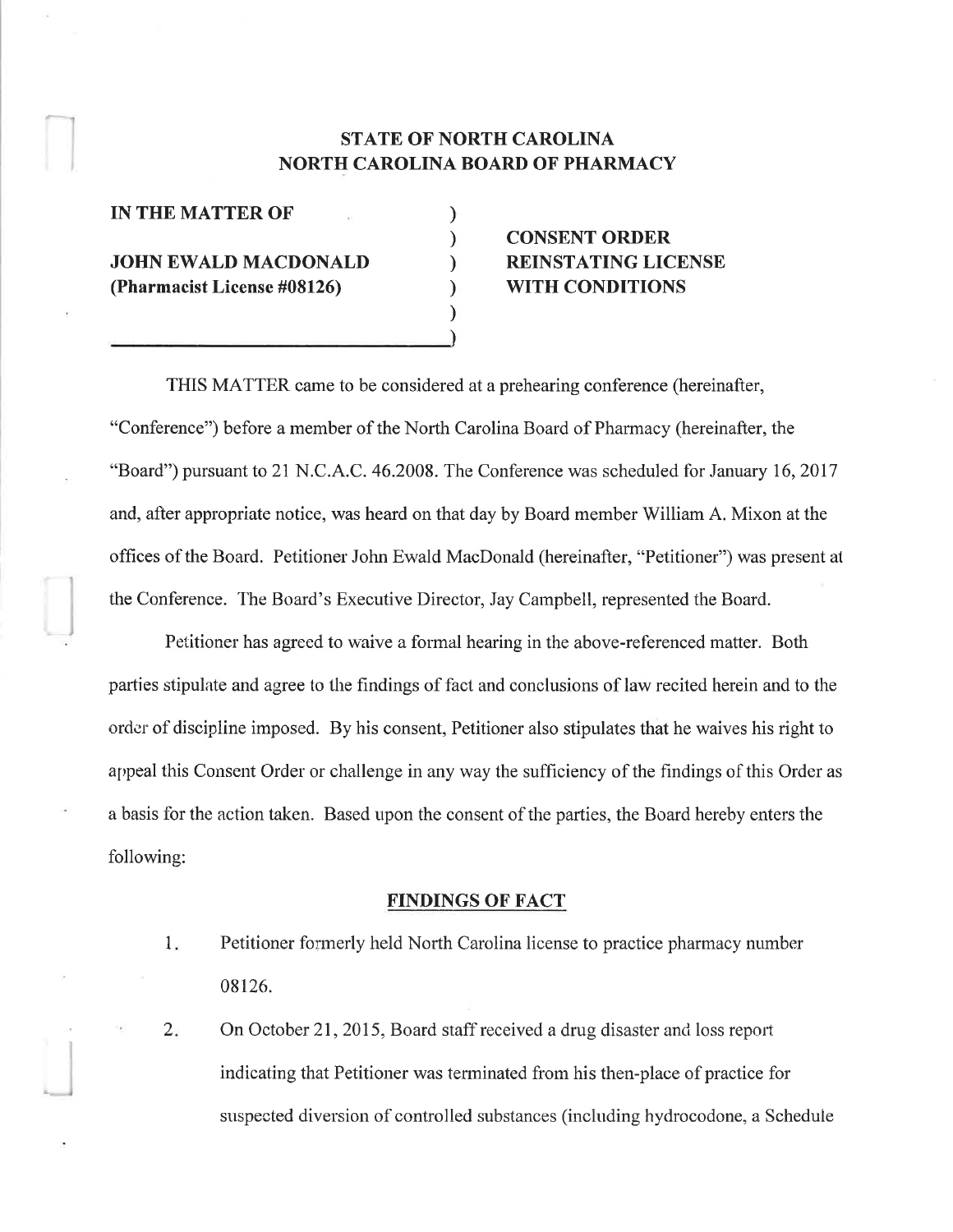II controlled substance) for personal use, as well as Petitioner having tested positive for a controlled substance not prescribed for him in a urine screen.

I

- In November 2015, Petitioner admitted to the diversion to Board investigative staff, which he accomplished primarily by creating fraudulent prescriptions. Petitioner admitted that he had diverted controlled substances for personal use over a period of several years.  $3<sub>1</sub>$
- hnmediately afterward, Petitioner ceased practicing pharmacy, contacted the North Carolina Pharmacist Recovery Network ("NCPRN"), and accepted NCPRN's recommendation to receive inpatient treatment for substance use disorder. 4.
- After Petitioner's discharge from inpatient treatment, he surrendered his license to practice pharmacy on January 26, 2016. 5.
- In January 2016, Petitioner entered into a substance use treatment and monitoring agreement with North Carolina Physicians Health Program ("NCPHP"). 6
- NCPIIP reports that Petitioner has complied with all aspects of his monitoring contract, including random screening, counseling, and group meetings. 7
- NCPHP advocates for Petitioner's return to the practice of pharmacy, with appropriate conditions.  $8.5$
- Petitioner was charged criminally as a result of his diversion. Petitioner entered into a deferred prosecution agreement and, after compliance with the terms of that deferred prosecution agreement, all charges against him were dismissed in July 2016. 9.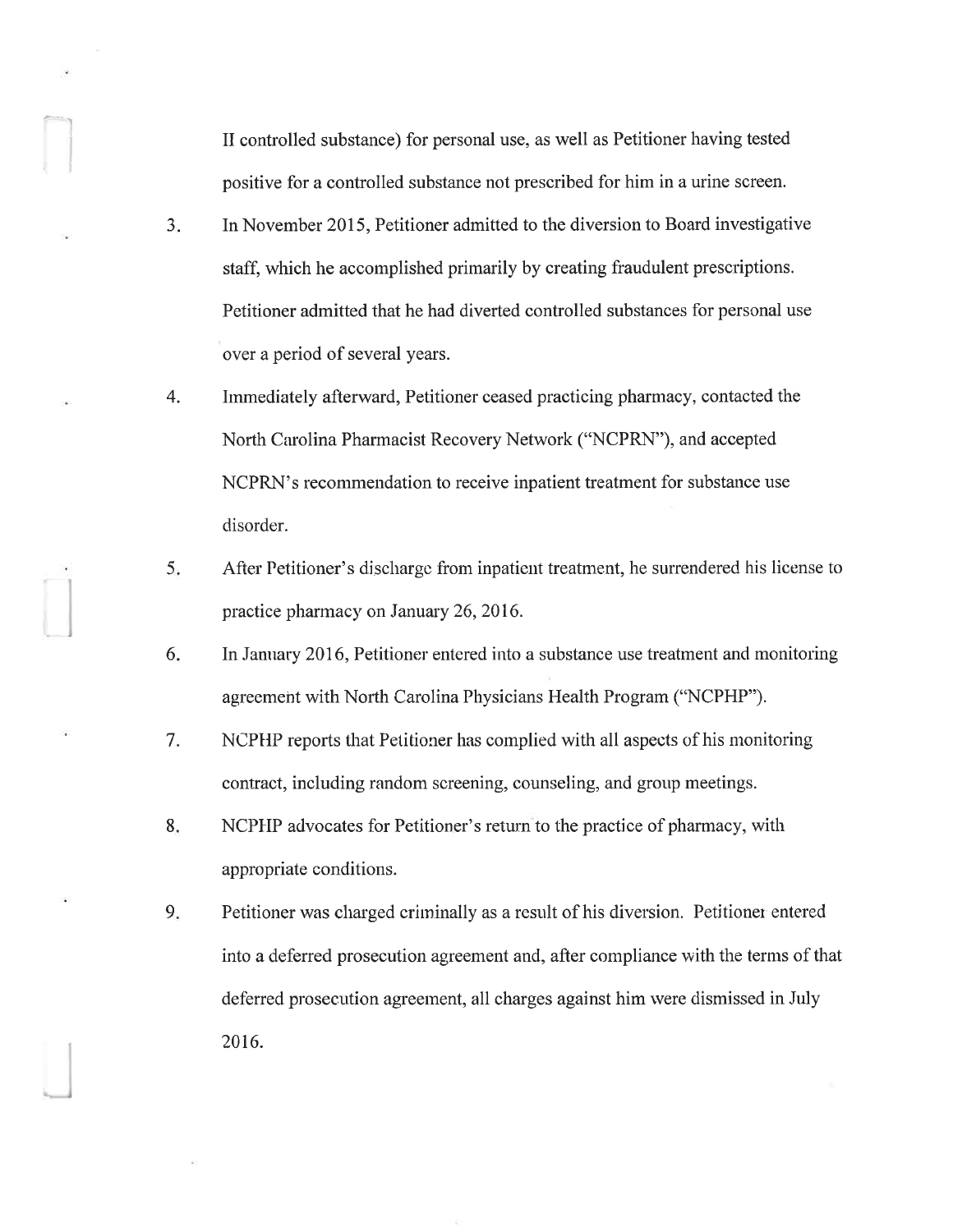#### CONCLUSIONS OF LAW

The Board, in its discretion, concludes that Petitioner can safely resume the practice of pharmacy under the conditions stated below.

IT IS THEREFORE ORDERED that Petitioner's license to practice pharmacy is REINSTATED, SUBJECT TO THE FOLLOWING CONDITIONS:

- 1. Petitioner shall complete an Application to Reinstate a Lapsed or Inactive License and pay the appropriate fee.
- 2. As part of the Application to Reinstate a Lapsed or Inactive License, Petitioner shall provide proof that he has obtained thirty (30) hours of continuing education, sixteen (16) of which must be live or contact hours. These hours represent the continuing education obligation Petitioner would have been required to meet to renew his pharmacy license for 2016 and 2017.
- 3. Petitioner shall successfully his NCPHP treatment and monitoring agreement.
- 4. For the duration of his NCPHP treatment and monitoring agreement, Petitioner shall obtain prior approval of all employment as a pharmacist from NCPHP.
- 5. For the duration of his NCPHP treatment and monitoring agreement, Petitioner may not be employed as a pharmacist more a number of hours per week approvecl by NCHPH as clinically consistent with Petitioner's recovery.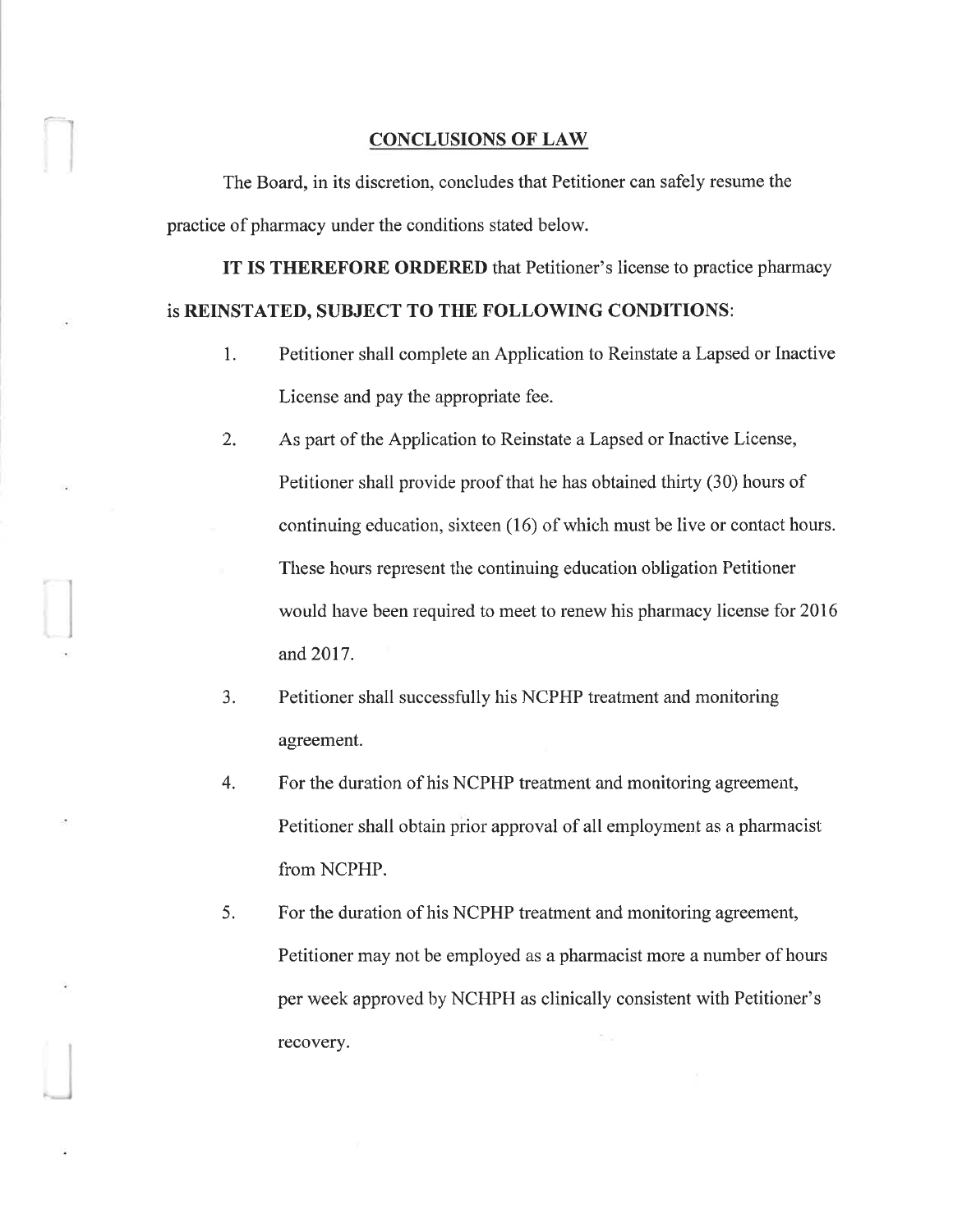6. For the duration of his NCPHP treatment and monitoring agreement, Petitioner may not serve as a pharmacist-manager unless NCPHP finds such service clinically consistent with Petitioner's recovery and notifies the Board's Executive Director of that finding.

lj

- 7 Petitioner shall be subject to unannounced drug screens to be performed at his expense by the Board or its agents, and shall supply urine, blood, hair, nail or any other bodily fluid or tissue sample required for the screening. Results of the screening shall not disclose the presence of any controlled substance, prescription drug, or alcohol that was not previous prescribed for Petitioner by a practitioner acting in the normal course of medical treatment of Petitioner.
- Petitioner shall authorize NCPHP and any treating physician or other health care provider to release Petitioner's medical records to the Board.  $8.$
- Petitioner shall violate no laws governing the practice of pharmacy or the distribution of drugs. 9.
- 10. Petitioner shall violate no rules or regulations of the Board.
- t4. If Petitioner fàils to comply with any term or condition of this Order, Petitioner may be subject to additional disciplinary action by the Board.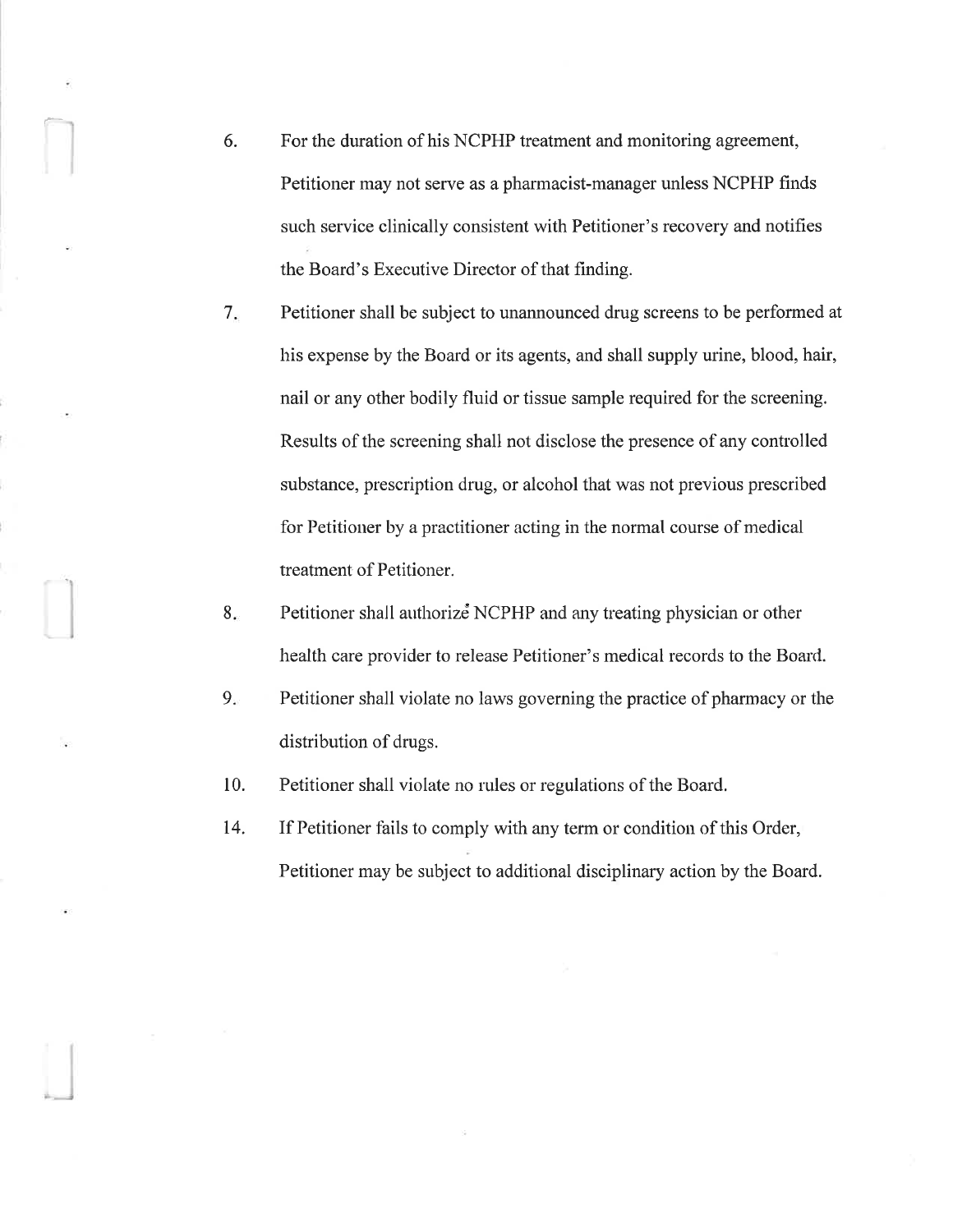This is the  $\sqrt{4^{\frac{3}{2}}}\,$  day of  $\sqrt{2^{\frac{3}{2}}\,}$ , 2017

 $\overline{\mathbf{u}}$ 

 $\tilde{\Sigma}$ 

ä,

## NORTH CAROLINA BOARD OF PHARMACY

 $\tilde{\omega}$ 

 $By:$ Jack W. Campbell IV<br>Executive Director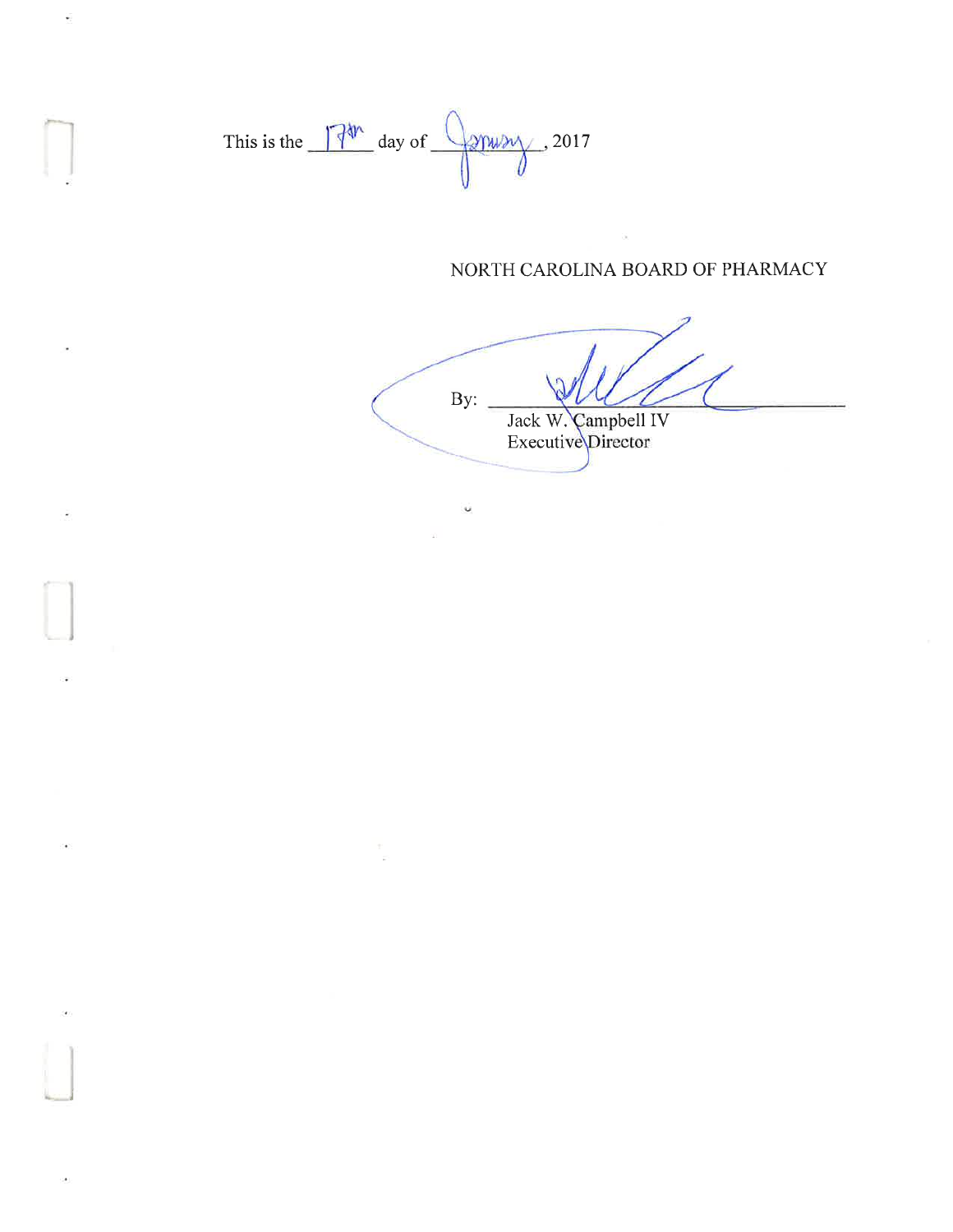John Ewald MacDonald has full knowledge that he has the right to a formal hearing, at which he would have the right to be represented at his expense by counsel, in this matter. The undersigned freely, knowingly and voluntarily waives such right by entering into this Consent Order.

The undersigned understands and agrees that by entering into this Consent Order, he certifies that he has read the foregoing Consent Order and that he voluntarily consents to the terms and conditions set forth therein and relinquishes any right to judicial review of Board actions which may be taken concerning this matter.

The undersigned further understands that should he violate the terms and conditions of this Consent Order, the Board may take additional action.

The undersigned understands and agrees that this Consent Order will not become effective unless and until approved by the Board.

The undersigned understands that he has the right to have counsel of his choice review and advise him with respect to his rights and this Consent Order, and represents that he enters this Consent Order after consultation with his counsel or after knowingly and voluntarily choosing not to consult with counsel.

**CONSENTED TO BY:** 

John Ewald MarDonald Date 1-4-17

STATE OF North Carolina

Forsyn COUNTY

I, the undersigned Notary Public of the County and State aforesaid, do hereby certify that the following person(s) personally appeared before me this day, and each acknowledged the due execution of the foregoing document: John Ewald MacDonald

 $4-2017$ Date:

John C. Seyest<br>Notary Public My commission expires:  $10 - 9 - 2021$